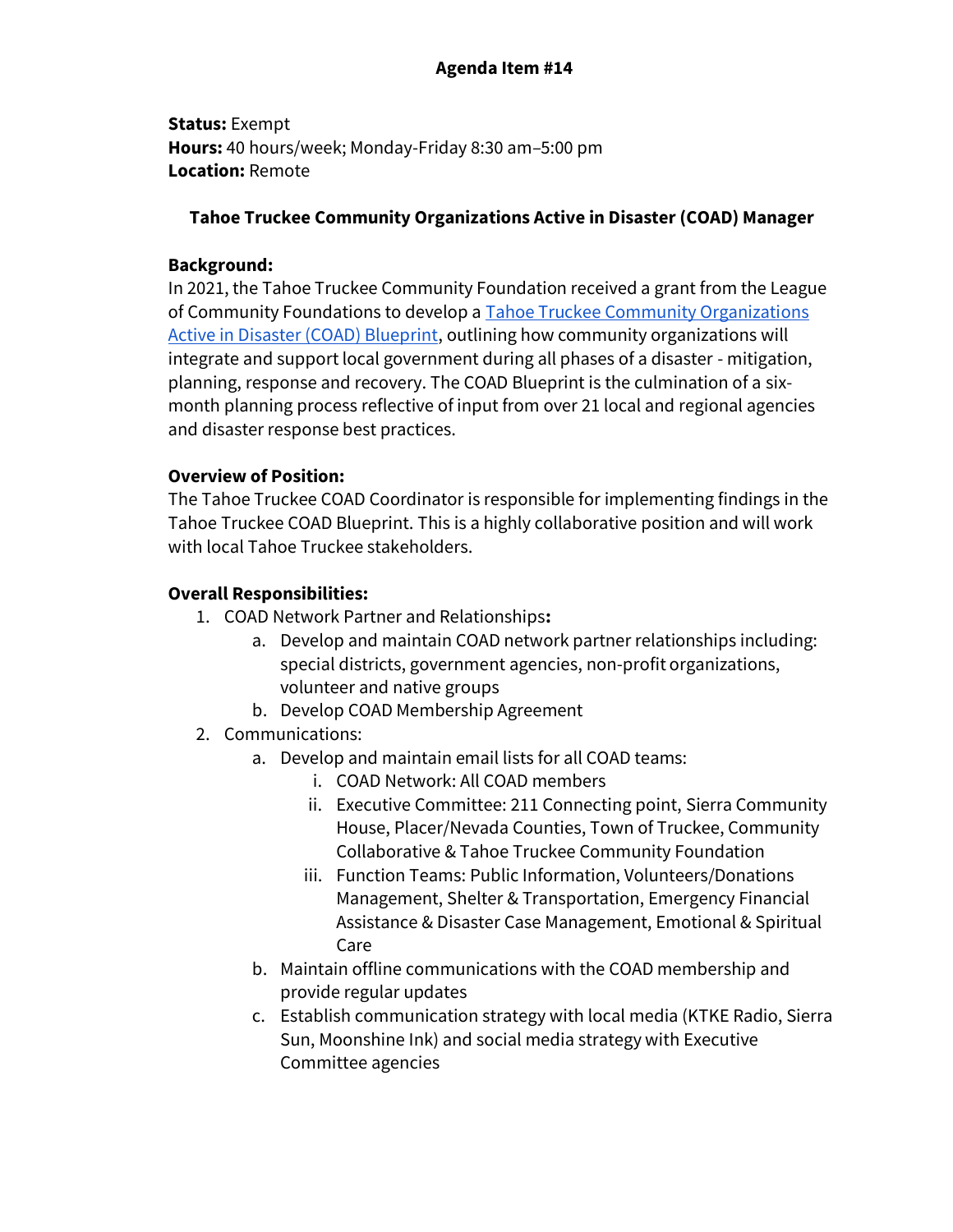- d. Work with local agencies to ensure all community wide communications is available in English and Spanish and accessible for hard-to-reach community members (individuals experiencing homelessness, rural area residents, limited connectivity residents, etc.)
- 3. Convene**:**
	- a. Bi-Annual COAD Network meeting
	- b. Quarterly Function Teams
	- c. Monthly Executive Committee
- 4. Community Outreach:
	- a. Participate in Community Collaborative and other stakeholder meetings as time permits to broaden awareness of COAD activities

# **Disaster Phase Specific Tasks**:

- 1. **Mitigation:** *Activities taken to eliminate or reduce the degree of long-term risk to human life, property, and the environment from the effects of natural and man-made hazards to include*:
	- a. Distribute notices of community-wide mitigation activities to COAD members including information about evacuation planning, planned power outages, community wide meetings, etc.
	- b. Communicate community needs gathered by 211 back to the COAD
- 2. **Preparedness:** *Activities taken in advance of an emergency that improves emergency readiness posture and develops or expands operational capabilities.*
	- a. Determine local volunteer contacts, networks and capacities
	- b. Identify requirements for volunteer training in preparation and activation
	- c. Identify Function Team leads and convene teams to identify function team roles in a disaster
- 3. **Response:** *Actions taken immediately before, during, or directly after an emergency occurs to save lives, minimize injuries, lessen property and environmental damage to include:*
	- a. Work with 211, Nevada/Placer County and Town of Truckee Emergency Response staff to identify greatest areas of need
	- b. Participate in Nevada County, Placer County and Town of Truckee Emergency Response Meetings
	- c. Oversee donations management, including the collection, sorting, and distribution of goods.
	- d. Oversee volunteers and volunteer management, especially emergency volunteers who are part of the COAD
	- e. Provide frequent communications to all COAD members with up-todate information
	- f. Identifying areas where member organizations can best assist in response.